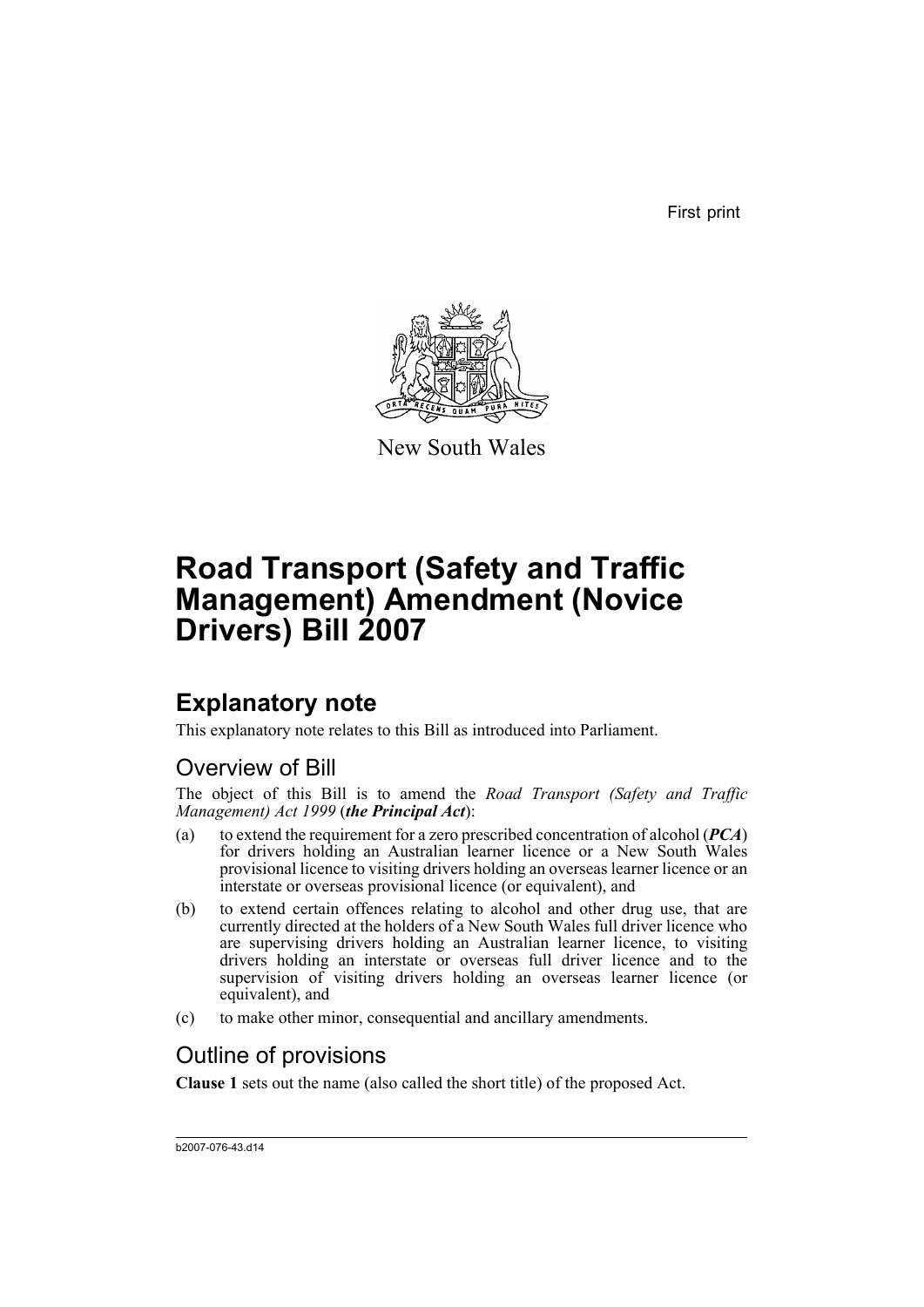Explanatory note

**Clause 2** provides for the commencement of the proposed Act on a day to be appointed by proclamation.

**Clause 3** is a formal provision that gives effect to the amendments to the Principal Act set out in Schedule 1.

**Clause 4** provides for the repeal of the proposed Act after all the amendments made by the proposed Act have commenced. Once the amendments have commenced the proposed Act will be spent and section 30 of the *Interpretation Act 1987* provides that the repeal of an amending Act does not affect the amendments made by that Act.

### **Schedule 1 Amendments**

### **Extension of requirement for zero prescribed concentration of alcohol**

The Principal Act prohibits the holders of learner licences issued in Australia and the holders of provisional licences issued in New South Wales from driving with any percentage of alcohol in their blood.

**Schedule 1 [2]** (which inserts the definitions of *learner licence* and *provisional licence*) and [8] make amendments to extend the requirement for a zero PCA to visiting drivers holding an overseas learner (or equivalent) licence or an interstate or overseas provisional (or equivalent) licence.

**Schedule 1 [8]** also makes amendments consequential on those referred to above, as do **Schedule 1 [4], [15] and [16]**.

### **Extension of offences relating to alcohol and other drug use by supervisors of learner drivers**

The Principal Act prohibits the holders of New South Wales driver licences (other than learner or provisional licence holders) from supervising drivers holding an Australian learner licence, while under the influence of alcohol or other drugs. (Specifically, the offences prohibit special category supervisors with the special range PCA in their blood, or supervisors with the low, mid or high range PCA in their blood, or under the influence of alcohol or drugs, or with prescribed illicit drugs or morphine or cocaine in their oral fluid, blood or urine, from supervising drivers holding an Australian learner licence.)

**Schedule 1 [2]** (which inserts the definitions of *driver licence*, *learner licence* and *provisional licence*) **and [9]** make amendments to extend the offences to visiting drivers holding an interstate or overseas driver licence (other than a learner or provisional or equivalent licence) and to the supervision of visiting drivers holding an overseas learner (or equivalent) licence. **Schedule 1 [14]–[16]** make consequential amendments. **Schedule 1 [5]** makes a consequential amendment and simplifies and consolidates existing categories of *special category drivers* for the purposes of the Principal Act.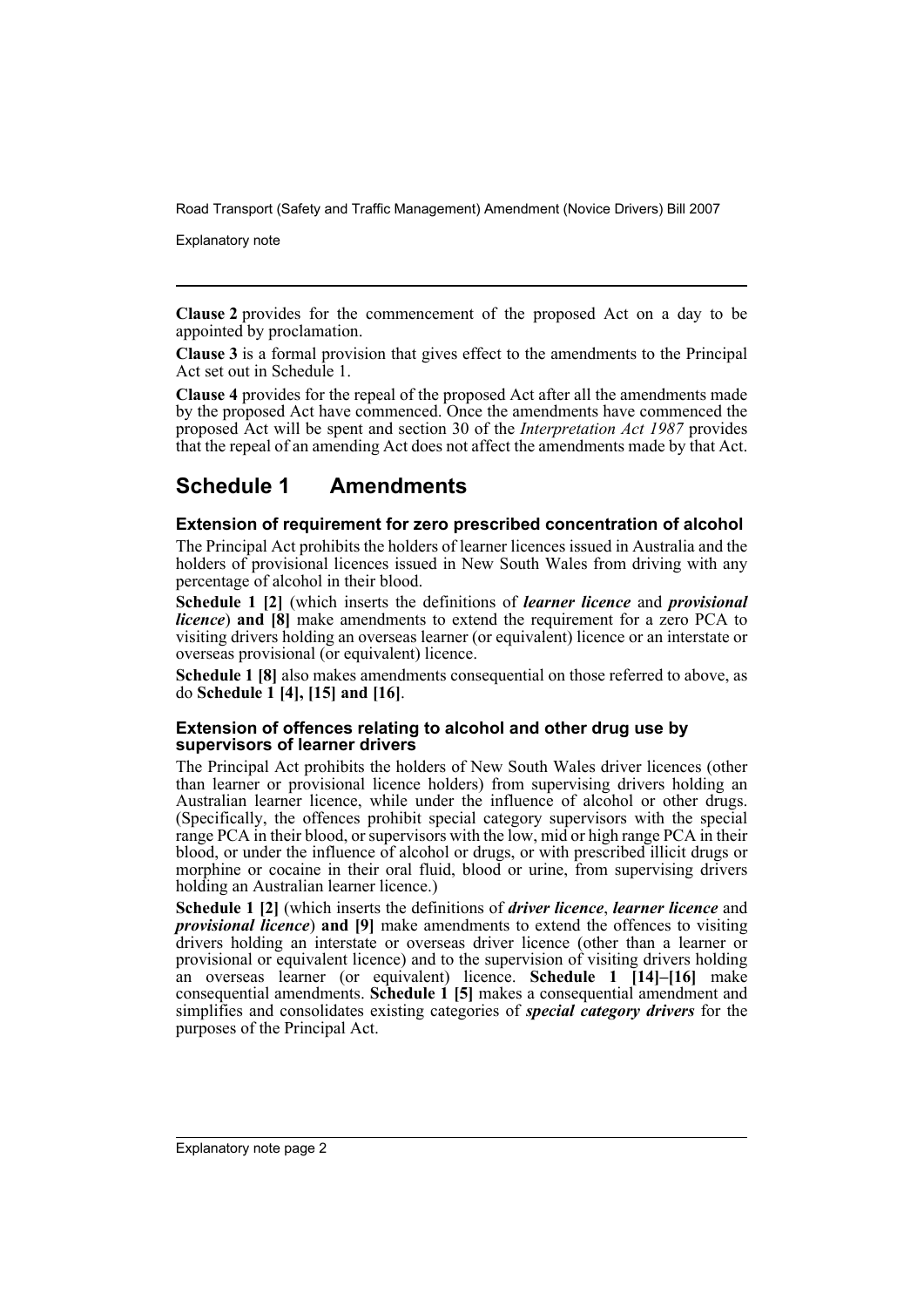Explanatory note

#### **Other minor, consequential and ancillary amendments**

**Schedule 1 [1] and [7]** make amendments to effect a minor restructuring of Divisions in Part 2 of the Principal Act (making Division 1 a preliminary division dealing with interpretation and inserting a new Division 1AA containing offences involving prescribed concentrations of alcohol). **Schedule 1 [3], [10] and [11]** make consequential amendments.

**Schedule 1 [6]** inserts a new section 8A into proposed Division 1, which contains the various categories of prescribed concentrations of alcohol (currently located throughout the Dictionary) to which the offences in the proposed Division 1AA relate. **Schedule 1 [16]** makes a consequential amendment.

**Schedule 1 [12]** enables regulations of a savings or transitional nature to be made as a consequence of the enactment of the proposed Act.

**Schedule 1 [13]** inserts a transitional provision into the Principal Act. The effect of this provision is that legal proceedings for offences committed before the commencement of the proposed amendments will continue to be determined under the law as it stood before that commencement.

**Schedule 1 [17]** omits an otiose provision concerning references to the holder of a driver licence in Part 2 of the Principal Act.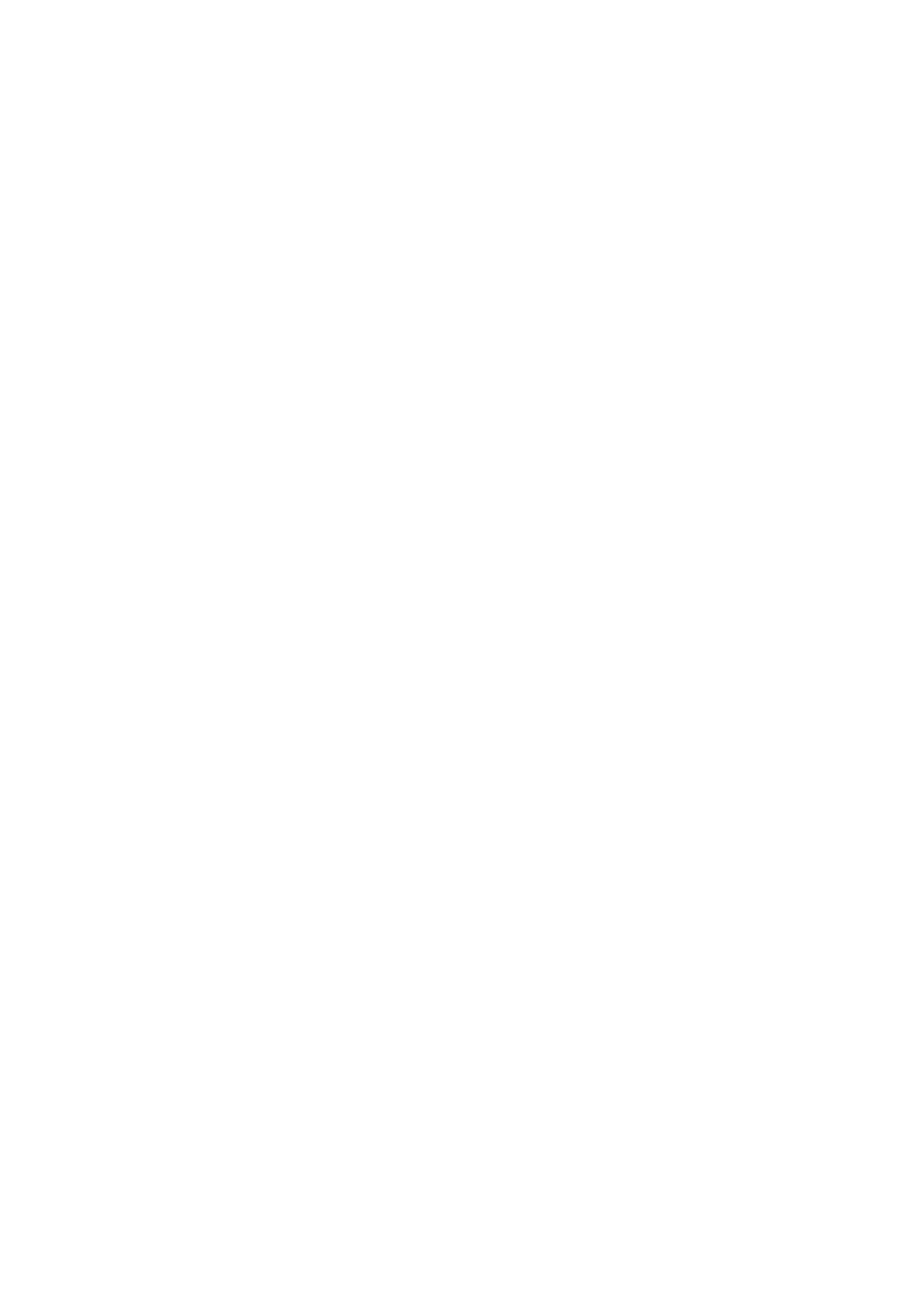First print



New South Wales

# **Road Transport (Safety and Traffic Management) Amendment (Novice Drivers) Bill 2007**

## **Contents**

|                                                 | Page          |
|-------------------------------------------------|---------------|
| Name of Act                                     |               |
| Commencement                                    | 2             |
| Amendment of Road Transport (Safety and Traffic |               |
| Management) Act 1999 No 20                      | 2             |
| Repeal of Act                                   | $\mathcal{P}$ |
| Schedule 1 Amendments                           | 3             |
|                                                 |               |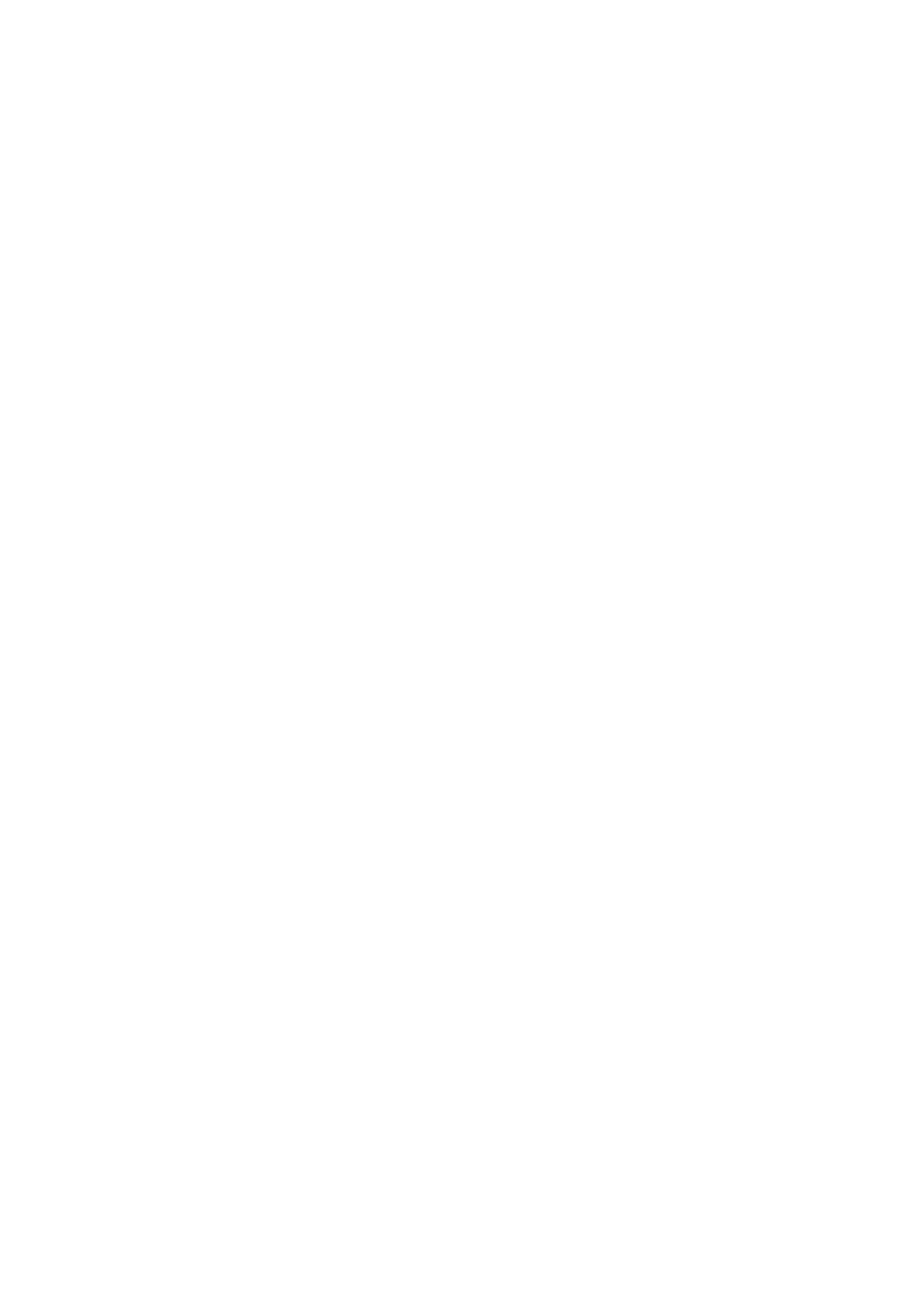

New South Wales

# **Road Transport (Safety and Traffic Management) Amendment (Novice Drivers) Bill 2007**

No , 2007

### **A Bill for**

An Act to amend the *Road Transport (Safety and Traffic Management) Act 1999* to extend the requirement for a zero prescribed concentration of alcohol to visiting overseas or interstate novice drivers; and for other purposes.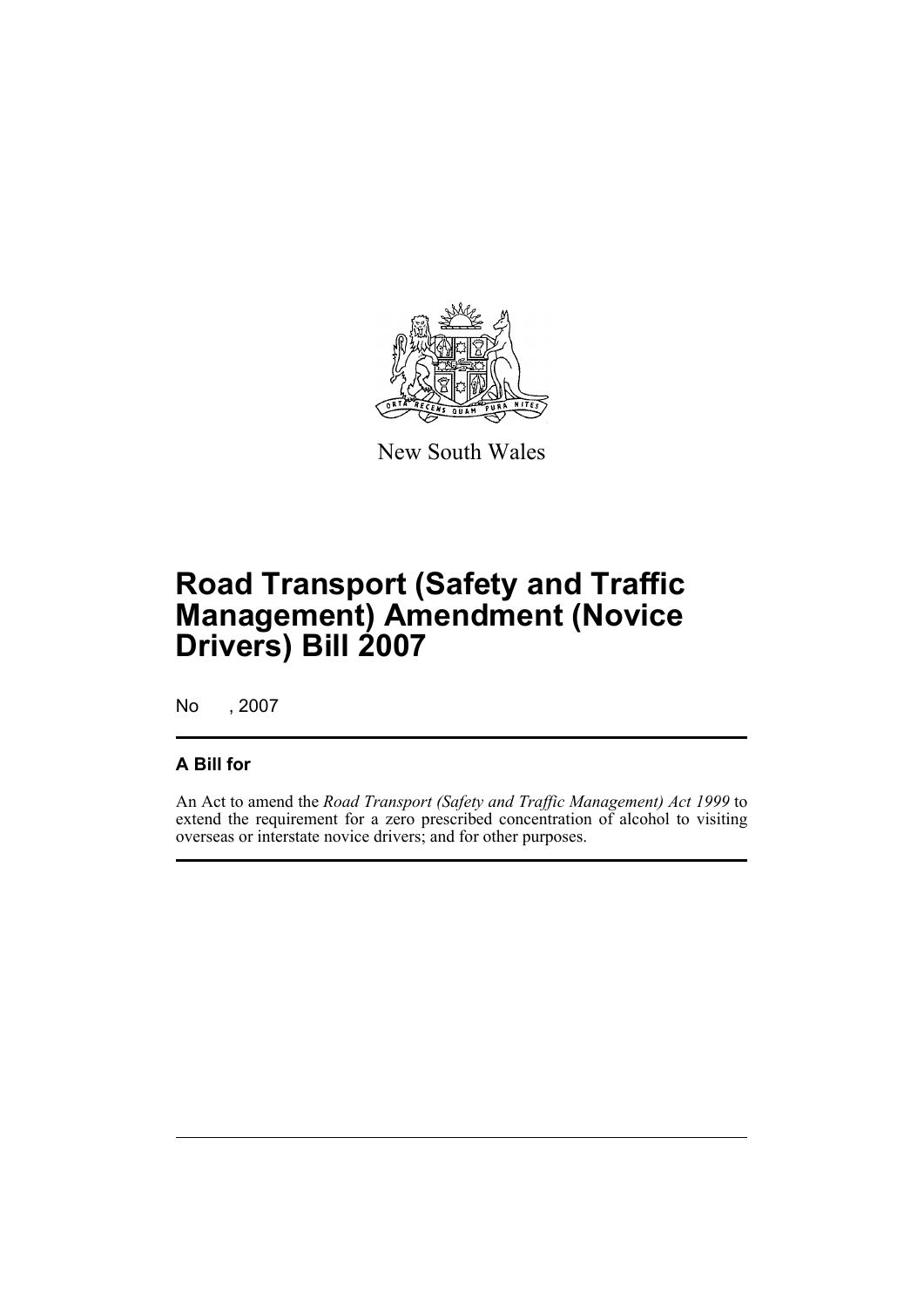<span id="page-7-3"></span><span id="page-7-2"></span><span id="page-7-1"></span><span id="page-7-0"></span>

| 1            |     | <b>Name of Act</b>                                                                                                                                        | $\overline{2}$ |
|--------------|-----|-----------------------------------------------------------------------------------------------------------------------------------------------------------|----------------|
|              |     | This Act is the Road Transport (Safety and Traffic Management)<br>Amendment (Novice Drivers) Act 2007.                                                    | 3<br>4         |
| $\mathbf{2}$ |     | <b>Commencement</b>                                                                                                                                       | 5              |
|              |     | This Act commences on a day to be appointed by proclamation.                                                                                              | 6              |
| 3            |     | Amendment of Road Transport (Safety and Traffic Management) Act<br>1999 No 20                                                                             | 7<br>8         |
|              |     | The Road Transport (Safety and Traffic Management) Act 1999 is<br>amended as set out in Schedule 1.                                                       | 9<br>10        |
| 4            |     | <b>Repeal of Act</b>                                                                                                                                      | 11             |
|              | (1) | This Act is repealed on the day following the day on which this Act<br>commences.                                                                         | 12<br>13       |
|              | (2) | The repeal of this Act does not, because of the operation of section 30<br>of the <i>Interpretation Act 1987</i> , affect any amendment made by this Act. | 14<br>16       |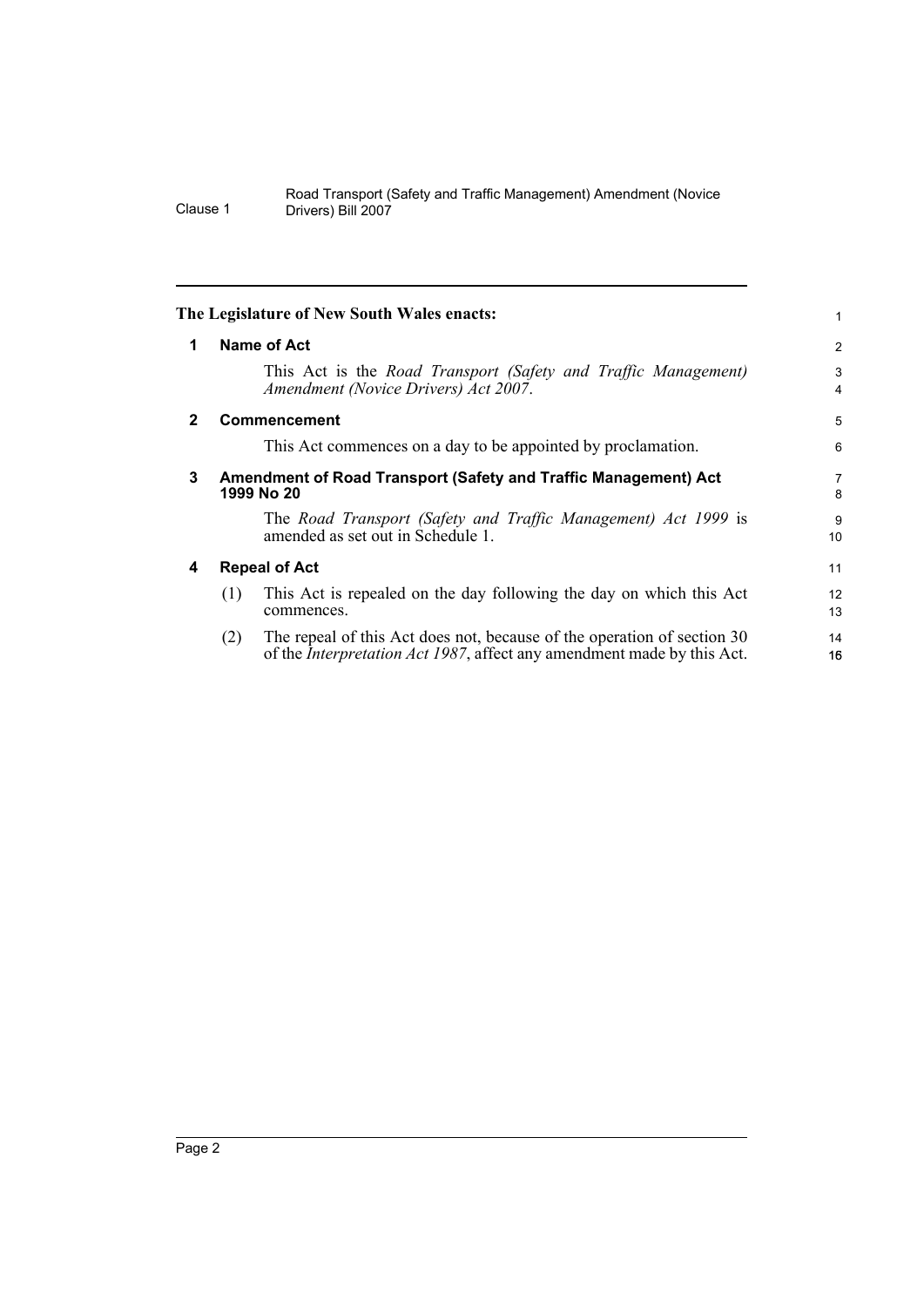Amendments Schedule 1

<span id="page-8-0"></span>

|       | <b>Schedule 1</b>              |     | <b>Amendments</b>                                                                                                                                                                                                                                                                                | 1                          |
|-------|--------------------------------|-----|--------------------------------------------------------------------------------------------------------------------------------------------------------------------------------------------------------------------------------------------------------------------------------------------------|----------------------------|
|       |                                |     | (Section 3)                                                                                                                                                                                                                                                                                      | $\overline{2}$             |
| [1]   | Part 2, Division 1, heading    |     |                                                                                                                                                                                                                                                                                                  | 3                          |
|       |                                |     | Omit the heading. Insert instead:                                                                                                                                                                                                                                                                | 4                          |
|       | <b>Division 1</b>              |     | Interpretation                                                                                                                                                                                                                                                                                   | 5                          |
| $[2]$ |                                |     | <b>Section 8 General definitions</b>                                                                                                                                                                                                                                                             | 6                          |
|       | Insert before section $8(3)$ : |     |                                                                                                                                                                                                                                                                                                  | 7                          |
|       | (1)                            |     | In this Part:                                                                                                                                                                                                                                                                                    | 8                          |
|       |                                |     | <i>driver licence</i> means the following:                                                                                                                                                                                                                                                       | 9                          |
|       |                                | (a) | a licence issued under a law in force in a State or internal<br>Territory authorising the holder to drive one or more<br>classes of motor vehicle on a road or road related area,                                                                                                                | 10<br>11<br>12             |
|       |                                | (b) | a driver licence receipt for a licence referred to in<br>paragraph (a),                                                                                                                                                                                                                          | 13<br>14                   |
|       |                                | (c) | a foreign driver licence.                                                                                                                                                                                                                                                                        | 15                         |
|       |                                |     | <i>learner licence</i> means the following:                                                                                                                                                                                                                                                      | 16                         |
|       |                                | (a) | a learner licence within the meaning of the <i>Road Transport</i><br>(Driver Licensing) Act 1998 or a driver licence receipt for<br>such a licence,                                                                                                                                              | 17<br>18<br>19             |
|       |                                | (b) | a foreign driver licence that has the same or similar effect<br>as a licence referred to in paragraph (a).                                                                                                                                                                                       | 20<br>21                   |
|       |                                |     | <i>provisional licence</i> means the following:                                                                                                                                                                                                                                                  | 22                         |
|       |                                | (a) | a provisional P1 licence or a provisional P2 licence,                                                                                                                                                                                                                                            | 23                         |
|       |                                | (b) | a licence issued under a law in force in a State or internal<br>Territory, or a foreign driver licence, that has the same or<br>similar effect as a licence referred to in paragraph (a) or is<br>prescribed by the regulations as an equivalent licence for<br>the purposes of this definition, | 24<br>25<br>26<br>27<br>28 |
|       |                                | (c) | a driver licence receipt for a licence referred to in<br>paragraph (a) or for a State or internal Territory licence<br>referred to in paragraph (b).                                                                                                                                             | 29<br>30<br>31             |
| $[3]$ | Section $8(3)$ and $(4)$       |     |                                                                                                                                                                                                                                                                                                  | 32                         |
|       |                                |     | Omit "this Division" wherever occurring. Insert instead "this Part".                                                                                                                                                                                                                             | 33                         |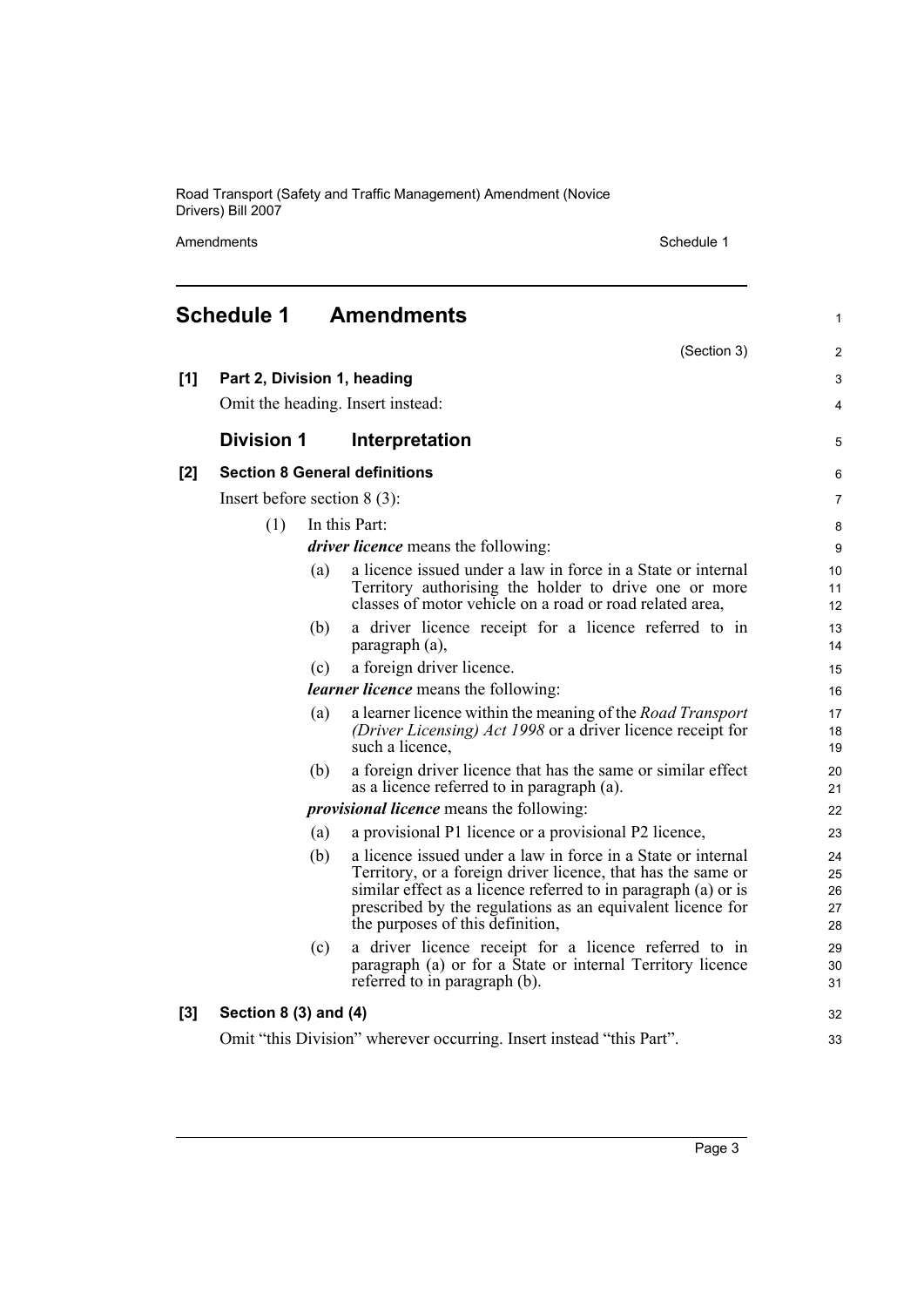Schedule 1 Amendments

| [4] | Section 8 (3) (a)                                                                                                                                                                                                                                                                                                                                                                                                          | $\mathbf{1}$                        |  |  |
|-----|----------------------------------------------------------------------------------------------------------------------------------------------------------------------------------------------------------------------------------------------------------------------------------------------------------------------------------------------------------------------------------------------------------------------------|-------------------------------------|--|--|
|     | Omit ", or the holder of a provisional licence issued under the <i>Road Transport</i><br>(Driver Licensing) Act 1998,".                                                                                                                                                                                                                                                                                                    | $\overline{c}$<br>3                 |  |  |
|     | Insert instead "or a provisional licence".                                                                                                                                                                                                                                                                                                                                                                                 | 4                                   |  |  |
| [5] | Section 8 (3) (b)                                                                                                                                                                                                                                                                                                                                                                                                          | 5                                   |  |  |
|     | Omit section $8(3)$ (b) and (c). Insert instead:                                                                                                                                                                                                                                                                                                                                                                           |                                     |  |  |
|     | (b)<br>if the person is not authorised to drive that motor vehicle<br>in New South Wales because the person, in New South<br>Wales or elsewhere, has had his or her application for a<br>relevant driver licence or authority refused, has been<br>disqualified from driving, has had a relevant driver licence<br>or authority suspended or cancelled or has never obtained<br>a relevant driver licence or authority, or | 7<br>8<br>9<br>10<br>11<br>12<br>13 |  |  |
| [6] | <b>Section 8A</b>                                                                                                                                                                                                                                                                                                                                                                                                          | 14                                  |  |  |
|     | Insert after section 8:                                                                                                                                                                                                                                                                                                                                                                                                    |                                     |  |  |
|     | Prescribed concentrations of alcohol<br>8Α                                                                                                                                                                                                                                                                                                                                                                                 | 16                                  |  |  |
|     | In this Part:                                                                                                                                                                                                                                                                                                                                                                                                              | 17                                  |  |  |
|     | (a)<br>novice range prescribed concentration of alcohol means<br>a concentration of more than zero grammes, but less than<br>0.02 grammes, of alcohol in 100 millilitres of blood, and                                                                                                                                                                                                                                     | 18<br>19<br>20                      |  |  |
|     | special range prescribed concentration of alcohol means<br>(b)<br>a concentration of 0.02 grammes or more, but less than<br>0.05 grammes, of alcohol in 100 millilitres of blood, and                                                                                                                                                                                                                                      | 21<br>22<br>23                      |  |  |
|     | low range prescribed concentration of alcohol means a<br>(c)<br>concentration of 0.05 grammes or more, but less than 0.08<br>grammes, of alcohol in 100 millilitres of blood, and                                                                                                                                                                                                                                          | 24<br>25<br>26                      |  |  |
|     | (d)<br><i>middle range prescribed concentration of alcohol</i> means<br>a concentration of 0.08 grammes or more, but less than<br>0.15 grammes, of alcohol in 100 millilitres of blood, and                                                                                                                                                                                                                                | 27<br>28<br>29                      |  |  |
|     | high range prescribed concentration of alcohol means a<br>(e)<br>concentration of 0.15 grammes or more of alcohol in 100<br>millilitres of blood.                                                                                                                                                                                                                                                                          | 30<br>31<br>32                      |  |  |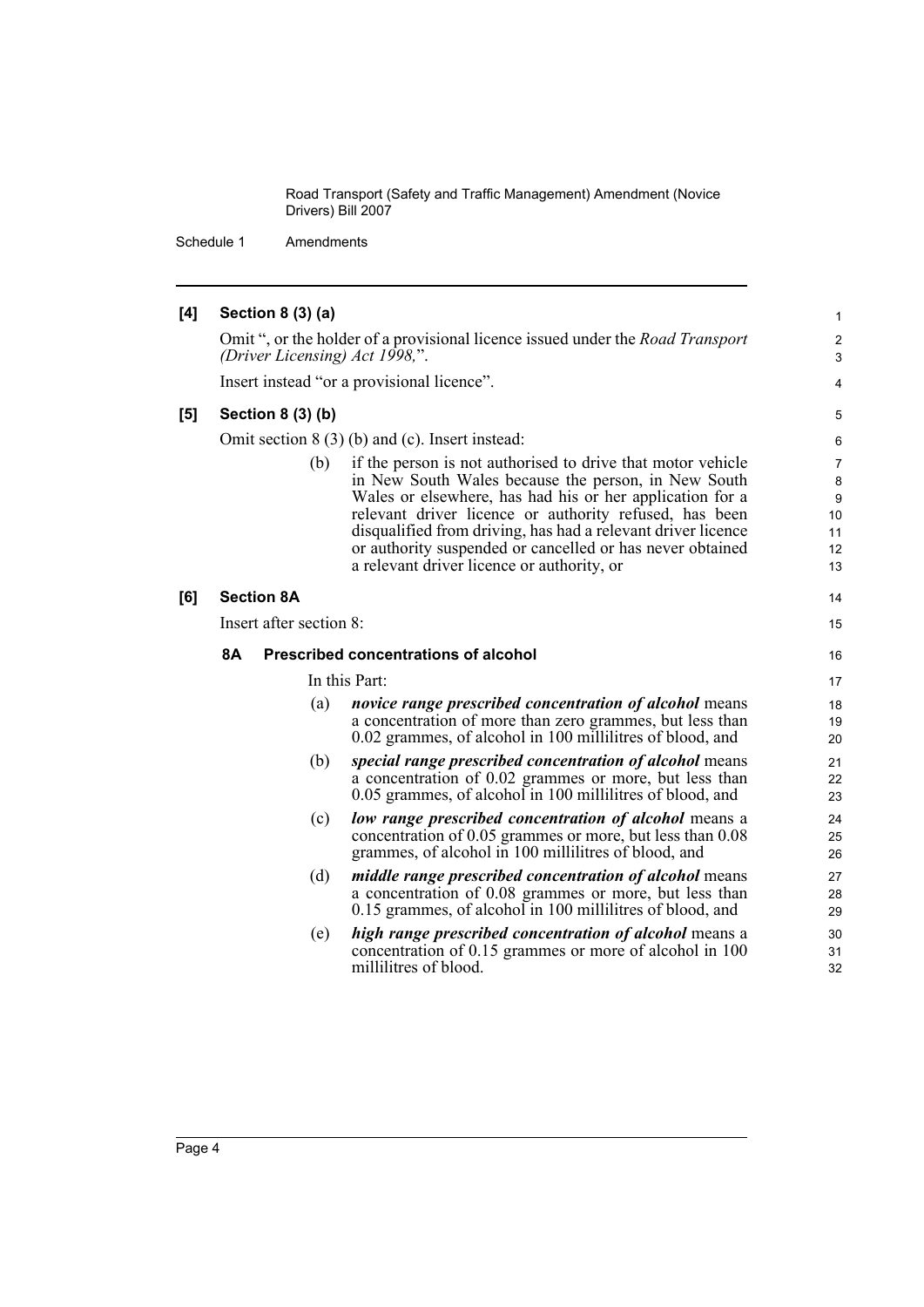Amendments Schedule 1

| $[7]$  | Part 2, Division 1AA, heading<br>Insert before section 9:                                                                                                        | 1<br>$\overline{2}$  |  |  |
|--------|------------------------------------------------------------------------------------------------------------------------------------------------------------------|----------------------|--|--|
|        | Division 1AA Offences involving prescribed<br>concentrations of alcohol                                                                                          | 3<br>4               |  |  |
| [8]    | Sections 9 (1A), 10 (4) (a) and 14 (1) (a1)                                                                                                                      | 5                    |  |  |
|        | Omit ", or of a provisional licence issued under the <i>Road Transport (Driver</i><br><i>Licensing) Act 1998,</i> " wherever occurring.                          | 6<br>7               |  |  |
|        | Insert instead "or a provisional licence".                                                                                                                       |                      |  |  |
| [9]    | Sections 9 (1) (c), (2) (c), (3) (c) and (4) (c), 11B (1) (c) and (3) (c) and 12<br>$(1)$ (c)                                                                    |                      |  |  |
|        | Omit "issued under the Road Transport (Driver Licensing) Act 1998"<br>wherever occurring.                                                                        | 11<br>12             |  |  |
| $[10]$ | Section 14 Arrest following failed breath test                                                                                                                   | 13                   |  |  |
|        | Omit "(within the meaning of section 8)" from section 14 (1) (a).                                                                                                |                      |  |  |
| $[11]$ | Section 31 Detention of vehicle in certain cases                                                                                                                 | 15                   |  |  |
|        | Omit "Division 1". Insert instead "Division 1AA".                                                                                                                |                      |  |  |
| $[12]$ | Schedule 2 Savings, transitional and other provisions                                                                                                            | 17                   |  |  |
|        | Insert at the end of clause $1(1)$ :                                                                                                                             |                      |  |  |
|        | Road Transport (Safety and Traffic<br>Management)<br>Amendment (Novice Drivers) Act 2007                                                                         | 19<br>20             |  |  |
| $[13]$ | Schedule 2, Part 7                                                                                                                                               | 21                   |  |  |
|        | Insert after Part 6:                                                                                                                                             | 22                   |  |  |
|        | Part 7<br>Provisions consequent on enactment of<br><b>Road Transport (Safety and Traffic</b><br><b>Management) Amendment (Novice Drivers)</b><br><b>Act 2007</b> | 23<br>24<br>25<br>26 |  |  |
|        | 11<br><b>Definition</b>                                                                                                                                          |                      |  |  |
|        | In this Part:                                                                                                                                                    | 28                   |  |  |
|        | <b>amending Act</b> means the Road Transport (Safety and Traffic<br>Management) Amendment (Novice Drivers) Act 2007.                                             | 29<br>30             |  |  |

Page 5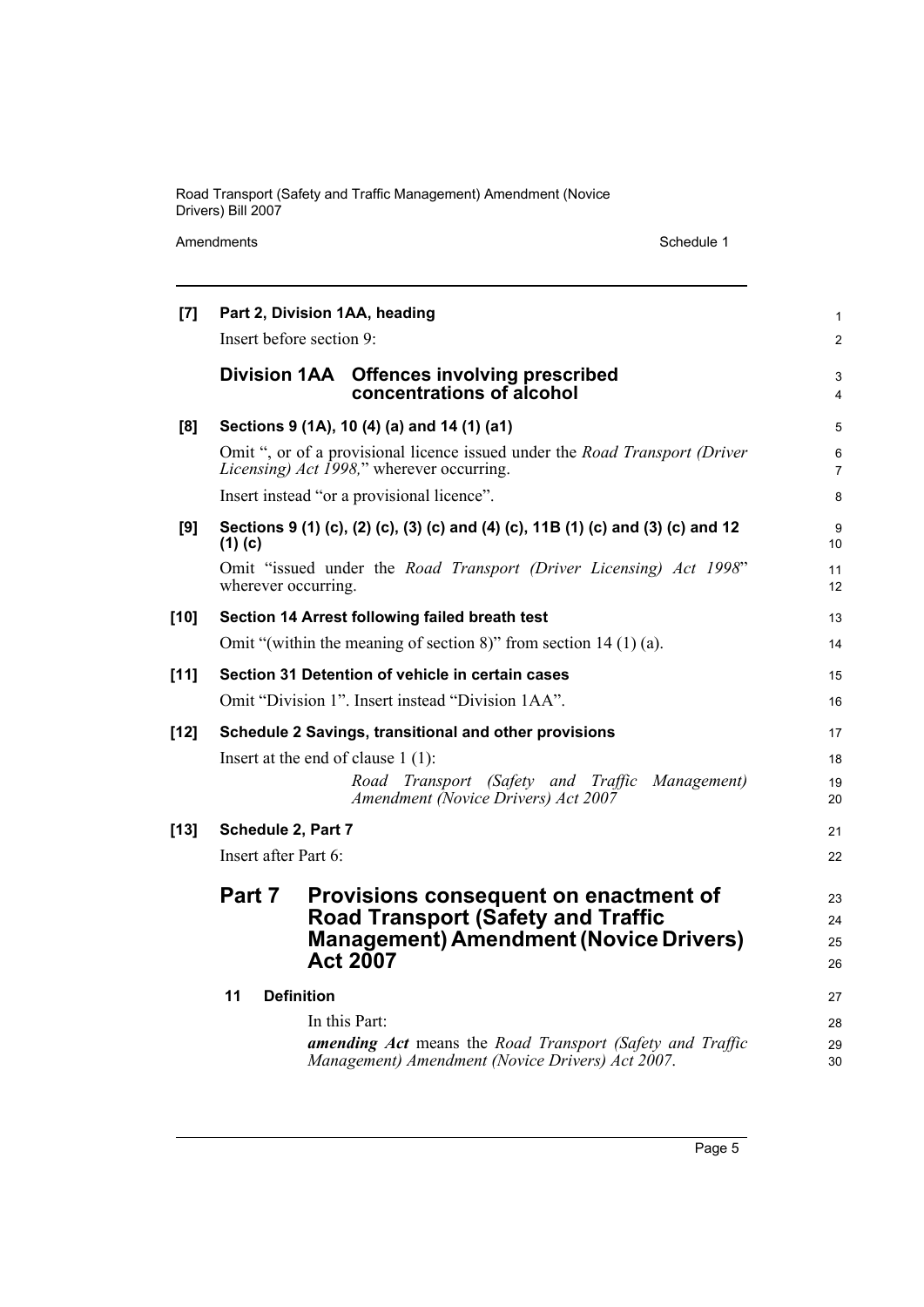Schedule 1 Amendments

|        | 12                                   |                   |     | Amendments not to apply to offences occurring before<br>commencement of amendments                                                                                                                                                                       | 1<br>$\overline{\mathbf{c}}$ |
|--------|--------------------------------------|-------------------|-----|----------------------------------------------------------------------------------------------------------------------------------------------------------------------------------------------------------------------------------------------------------|------------------------------|
|        |                                      | (1)               |     | Proceedings for offences committed, or alleged to have been<br>committed, before the commencement of Schedule 1 to the<br>amending Act are to be determined as if the amending Act had<br>not been enacted.                                              | 3<br>4<br>5<br>6             |
|        |                                      | (2)               |     | Accordingly, the law (including any relevant provision of this<br>Act) that would have been applicable to the proceedings had the<br>amending Act not been enacted continues to apply to the<br>proceedings as if the amending Act had not been enacted. | 7<br>8<br>9<br>10            |
| $[14]$ |                                      | <b>Dictionary</b> |     |                                                                                                                                                                                                                                                          | 11                           |
|        |                                      |                   |     | Insert ", except in Part 2," before "has the same meaning" in the definition of<br><i>driver licence</i> in clause 1.                                                                                                                                    | 12<br>13                     |
| $[15]$ | Dictionary, clause 1                 |                   |     |                                                                                                                                                                                                                                                          |                              |
|        | Insert in alphabetical order:        |                   |     |                                                                                                                                                                                                                                                          |                              |
|        |                                      |                   |     | <i>driver licence receipt</i> means a receipt that is issued:                                                                                                                                                                                            | 16                           |
|        |                                      |                   | (a) | following an application for a licence issued under a law in<br>force in a State or internal Territory authorising the holder<br>to drive a motor vehicle on a road or road related area, and                                                            | 17<br>18<br>19               |
|        |                                      |                   | (b) | after payment of any applicable fee.                                                                                                                                                                                                                     | 20                           |
|        |                                      |                   |     | <i>foreign driver licence</i> means a licence to drive a motor vehicle<br>held by a person who is ordinarily resident in a foreign country<br>and who is not a permanent resident of Australia, being a licence<br>issued in that foreign country.       | 21<br>22<br>23<br>24         |
|        |                                      |                   |     | <i>provisional P1 licence means:</i>                                                                                                                                                                                                                     | 25                           |
|        |                                      |                   | (a) | a provisional licence issued in accordance with clause 15<br>(1) of the Road Transport (Driver Licensing) Regulation<br>$1999,$ or                                                                                                                       | 26<br>27<br>28               |
|        |                                      |                   | (b) | any class of licence prescribed by the regulations under<br>this Act that replaces any such licence.                                                                                                                                                     | 29<br>30                     |
|        | <i>provisional P2 licence means:</i> |                   |     |                                                                                                                                                                                                                                                          | 31                           |
|        |                                      |                   | (a) | a provisional licence issued in accordance with clause 15A<br>$(1)$ of the <i>Road Transport (Driver Licensing) Regulation</i><br>$1999,$ or                                                                                                             | 32<br>33<br>34               |
|        |                                      |                   | (b) | any class of licence prescribed by the regulations under<br>this Act that replaces any such licence.                                                                                                                                                     | 35<br>36                     |